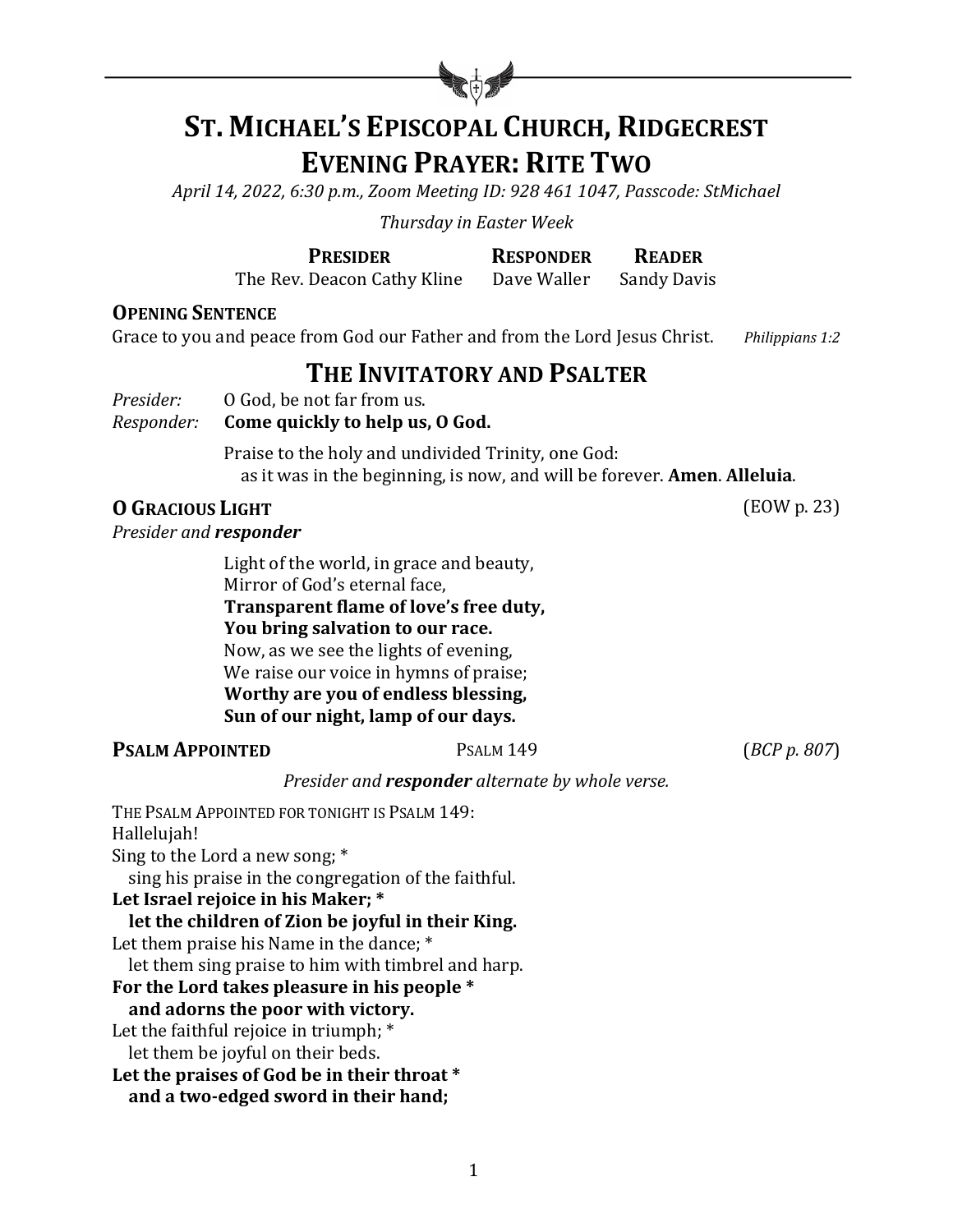

To wreak vengeance on the nations  $*$ and punishment on the peoples;

#### To bind their kings in chains \*

and their nobles with links of iron;

To inflict on them the judgment decreed; \* this is glory for all his faithful people. Hallelujah!

Praise to the holy and undivided Trinity, one God: as it was in the beginning, is now, and will be forever. Amen.

## **THE READINGS**

#### **THE FIRST READING** EXODUS 13:3-10 SANDY DAVIS

A READING FROM THE BOOK OF EXODUS.

Moses said to the people, "Remember this day on which you came out of Egypt, out of the house of slavery, because the Lord brought you out from there by strength of hand; no leavened bread shall be eaten. Today, in the month of Abib, you are going out. When the Lord brings you into the land of the Canaanites, the Hittites, the Amorites, the Hivites, and the Jebusites, which he swore to your ancestors to give you, a land flowing with milk and honey, you shall keep this observance in this month. Seven days you shall eat unleavened bread, and on the seventh day there shall be a festival to the Lord. Unleavened bread shall be eaten for seven days; no leavened bread shall be seen in your possession, and no leaven shall be seen among you in all your territory. You shall tell your child on that day, 'It is because of what the Lord did for me when I came out of Egypt.' It shall serve for you as a sign on your hand and as a reminder on your forehead, so that the teaching of the Lord may be on your lips; for with a strong hand the Lord brought you out of Egypt. You shall keep this ordinance at its proper time from year to year.

*Reader*: Hear what the Spirit is saying to God's people. *Responder:* Thanks be to God.

#### **THE SONG OF MARY LUKE 1:46-55** (EOW p. 27)

*Presider and responder alternate by whole verse.* 

My soul proclaims the greatness of the Lord, my spirit rejoices in you, O God my Savior;  $*$ 

for you have looked with favor on your lowly servant. **From this day all generations will call me blessed: \* you, the Almighty, have done great things for me, and holy is your Name.** You have mercy on those who fear you \* from generation to generation. You have shown strength with your arm,  $*$  **and scattered the proud in their conceit,** Casting down the mighty from their thrones,  $*$ and lifting up the lowly. **You have filled the hungry with good things, \* and sent the rich away empty.** You have come to the help of your servant Israel, \* for you have remembered your promise of mercy, **The promise you made to our forebears, \* to Abraham and his children forever.**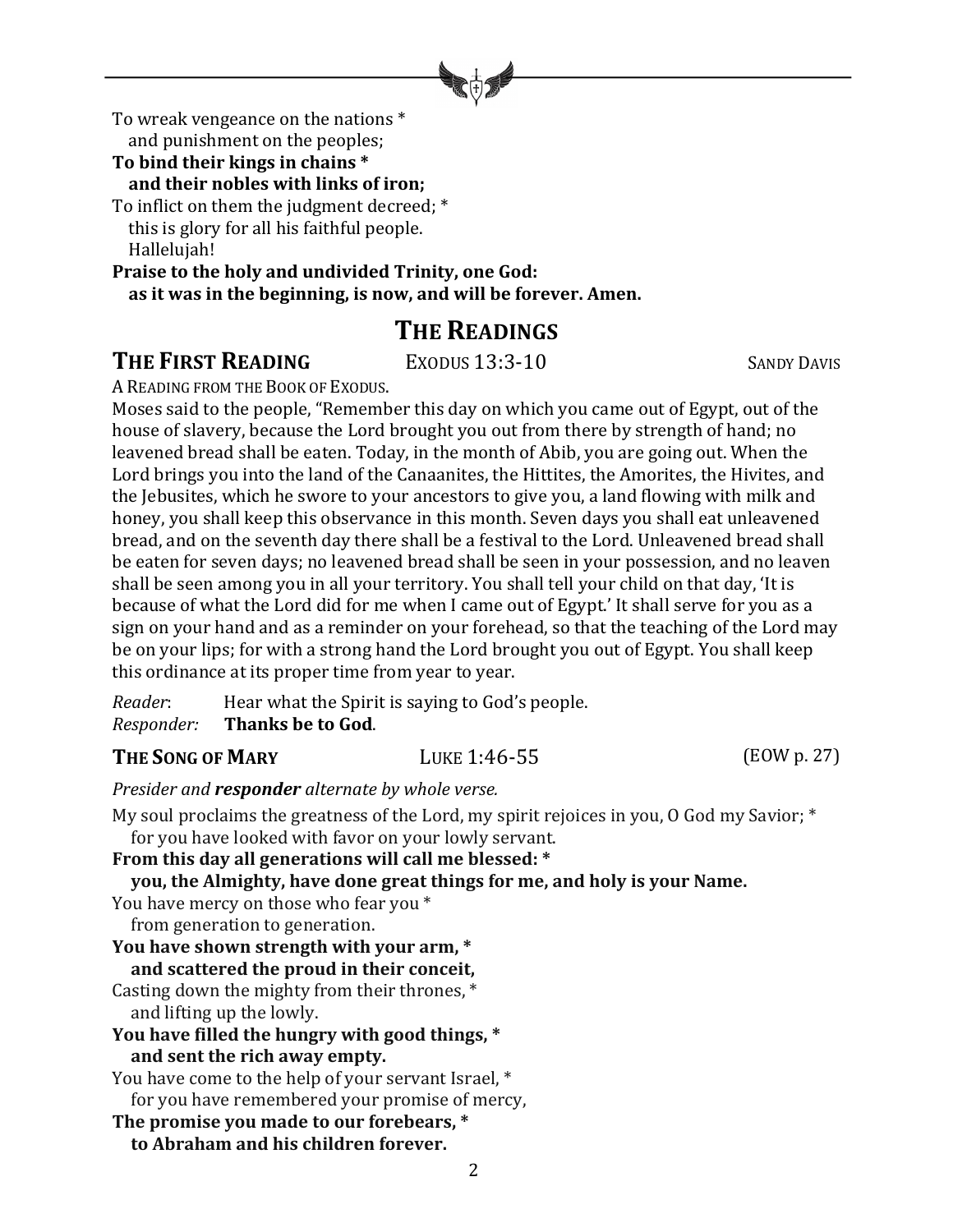## **THE SECOND READING** MATTHEW 28:16-20 SANDY DAVIS

A READING FROM THE GOSPEL ACCORDING TO MATTHEW.

Now the eleven disciples went to Galilee, to the mountain to which Jesus had directed them. When they saw him, they worshiped him; but some doubted. And Jesus came and said to them, "All authority in heaven and on earth has been given to me. Go therefore and make disciples of all nations, baptizing them in the name of the Father and of the Son and of the Holy Spirit, and teaching them to obey everything that I have commanded you. And remember, I am with you always, to the end of the age."

*Reader*: Hear what the Spirit is saying to God's people. *Responder:* **Thanks be to God**.

**THE SONG OF SIMEON** LUKE 2:29-32 (BCP p. 120)

*Presider and responder alternate by whole verse.* 

Lord, you now have set your servant free \* to go in peace as you have promised;

For these eves of mine have seen the Savior, \* **whom you have prepared for all the world to see:**

A Light to enlighten the nations,  $*$ and the glory of your people Israel.

**Praise to the holy and undivided Trinity, one God:** as it was in the beginning, is now, and will be forever. Amen.

## **SCRIPTURE DISCUSSION**

#### **APOSTLES' CREED** *(BCP p. 120)*

I believe in God, the Father almighty, creator of heaven and earth; I believe in Jesus Christ, his only Son, our Lord. He was conceived by the power of the Holy Spirit and born of the Virgin Mary. He suffered under Pontius Pilate, was crucified, died, and was buried. He descended to the dead. On the third day he rose again. He ascended into heaven, and is seated at the right hand of the Father. He will come again to judge the living and the dead. I believe in the Holy Spirit, the holy catholic Church, the communion of saints, the forgiveness of sins the resurrection of the body, and the life everlasting. Amen.

# **THE PRAYERS**

## **THE LORD'S PRAYER** *(BCP p. 121)*

*Presider:* God be with you. *Responder:* **And also with you.** *Presider:* Let us pray.

Our Father, who art in heaven, hallowed be thy Name, thy kingdom come, thy will be done, on earth as it is in heaven. Give us this day our daily bread. And forgive us our trespasses, as we forgive those who trespass against us. And lead us not into temptation, but deliver us from evil. For thine is the kingdom, and the power, and the glory, for ever and ever. **Amen**.

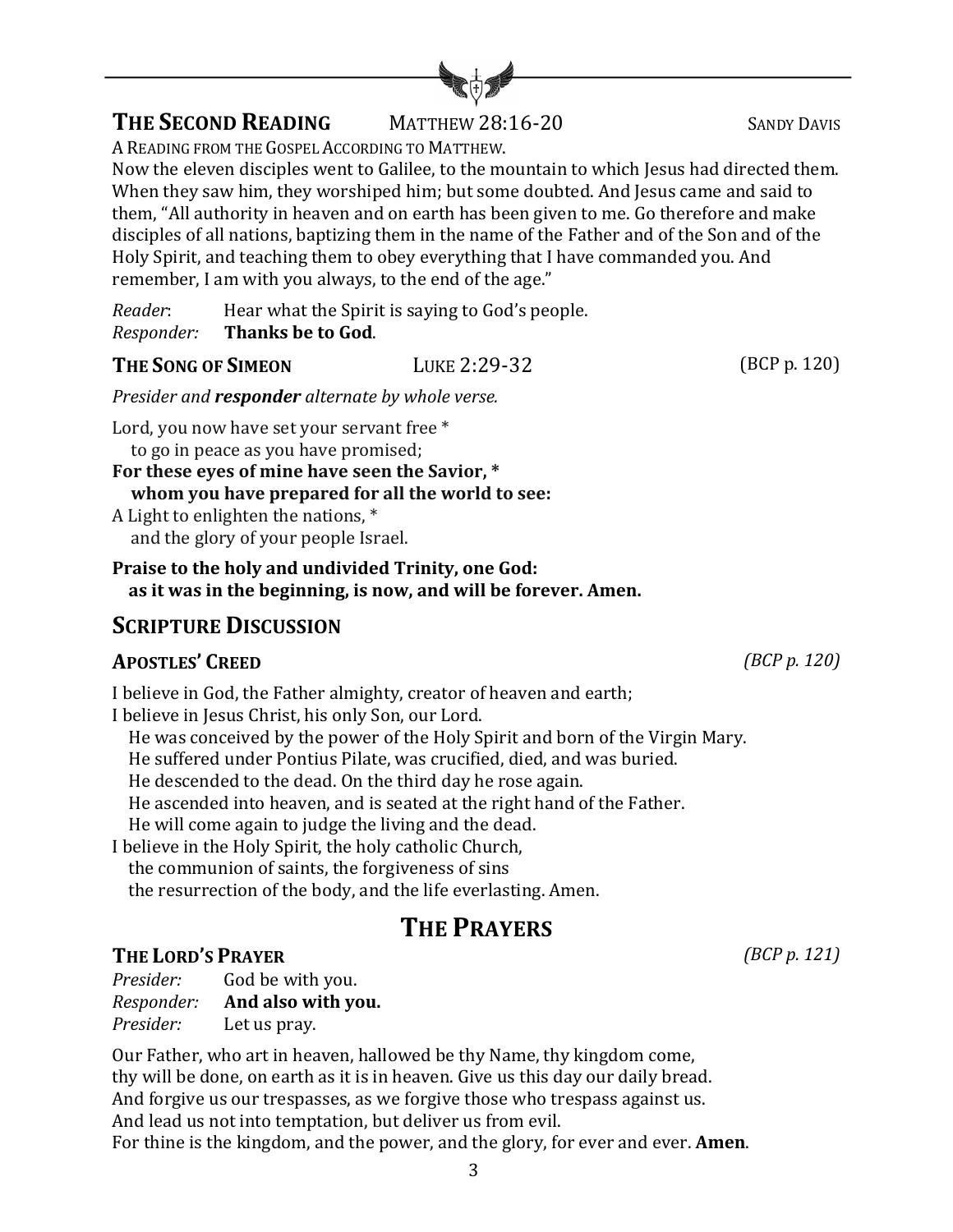4

**SUFFRAGES B** *(BCP p. 121)* 

That this evening may be holy, good, and peaceful, We entreat you, O Lord.

That your holy angels may lead us in paths of peace and goodwill, We entreat you, O Lord.

That we may be pardoned and forgiven for our sins and offenses, We entreat you, O Lord.

That there may be peace to your Church and to the whole world, We entreat you, O Lord.

That we may depart this life in your faith and fear, and not be condemned before the great judgment seat of Christ, We entreat you, O Lord.

That we may be bound together by your Holy Spirit in the communion of St. Michael and all your saints, entrusting one another and all our life to Christ,

## We entreat you, O Lord.

**THE COLLECT OF THE DAY** THURSDAY IN EASTER WEEK (*BCP p. 223*) Almighty and everlasting God, who in the Paschal mystery established the new covenant of reconciliation: Grant that all who have been reborn into the fellowship of Christ's Body may show forth in their lives what they profess by their faith; through Jesus Christ our Lord, who lives and reigns with you and the Holy Spirit, one God, for ever and ever. **Amen**.

#### **A COLLECT** FOR THE PRESENCE OF **CHRIST** (*BCP p.* 124)

Lord Jesus, stay with us, for evening is at hand and the day is past; be our companion in the way, kindle our hearts, and awaken hope, that we may know you as you are revealed in Scripture and the breaking of bread. Grant this for the sake of your love. **Amen**.

## **A PRAYER FOR MISSION** (*BCP p.* 124)

O God and Father of all, whom the whole heavens adore: Let the whole earth also worship you, all nations obey you, all tongues confess and bless you, and men and women everywhere love you and serve you in peace; through Jesus Christ our Lord. **Amen**.

*Presider:* Are there any prayers or thanksgivings you wish to offer? *The people may offer their intercessions and thanksgivings.* 

## **THE SUPPLICATION** *(BCP p. 154 adapted)*

*For* use at the end or Morning or Evening Prayer; especially in times of war, or of national anxiety, or of disaster.

O Lord, arise, help us; *and deliver us for your Name's sake.* 

O God, we have heard with our ears, and our fathers have declared unto us, the noble works that you did in their days, and in the old time before them.

#### *O Lord, arise, help us; and deliver us for your Name's sake.*

Glory to the Father, and to the Son, and to the Holy Spirit: \* as it was in the beginning, is now, and will be forever. Amen.

#### *O Lord, arise, help us; and deliver us for your Name's sake.*